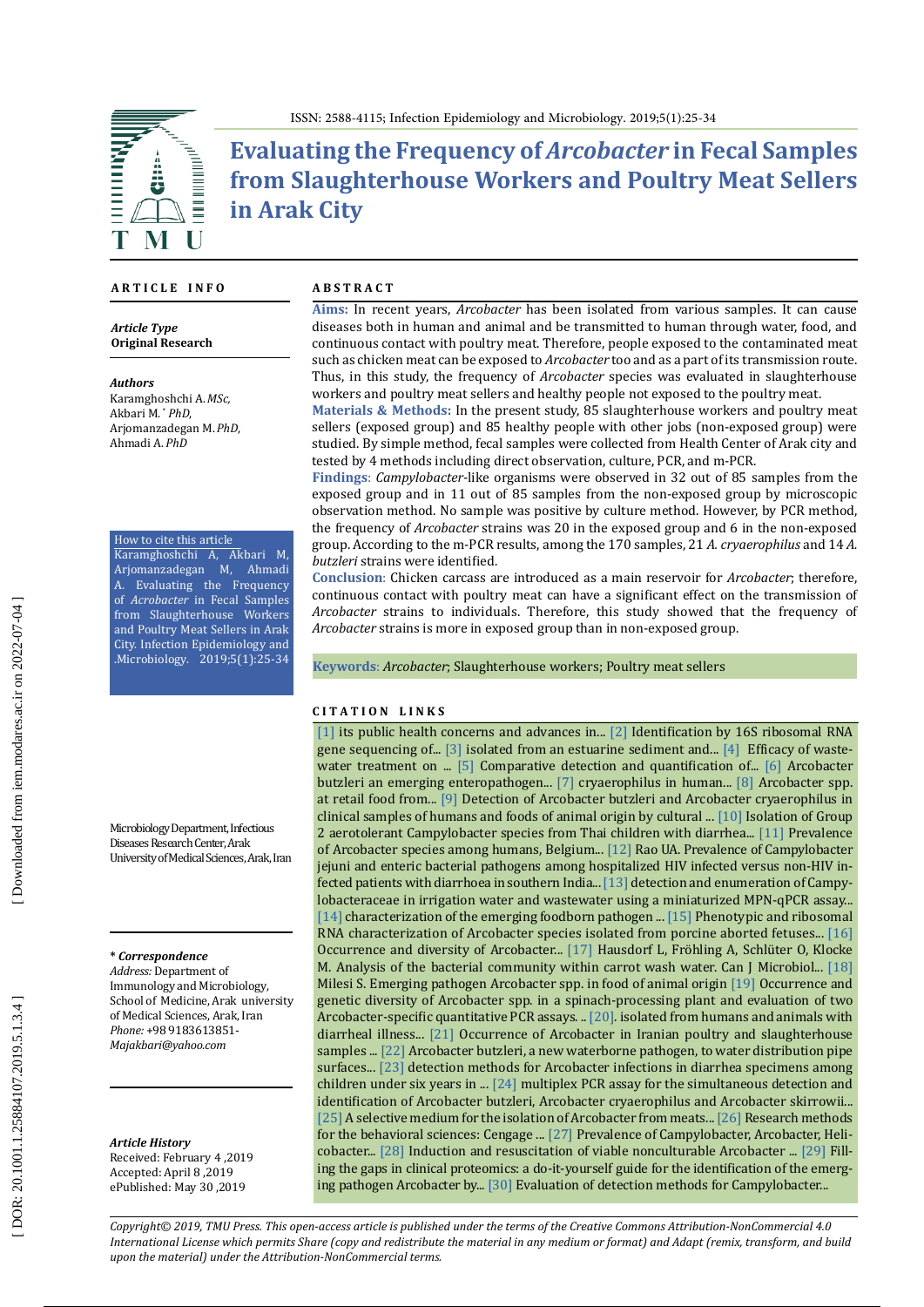## **Introduction**

*Arcobacter* spp. are introduced as food and water borne pathogens which can cause various diseases in humans, including gastroenteritis, bacteremia, endocarditis, peritonitis, and diarrhea  $[1-2]$ . This organism is a Gram-negative, curved, spiral or bacillishaped, and non-spore forming bacterium which can move fast like a corkscrew due to its monotrichous or amphitrichous flagella. Its length and width are 1 to 3 µm and 0.2 to 0.9 µm, respectively [3]. *Arcobacter* is a new genus introduced in 1991 by Vandamme *et al*. The genus *Arcobacter* is closely related to the *Campylobacter* species and a member of family *Campylobacteracea*e [4]. *Arcobacter* can be differentiated from *Campylobacter*  by growing in air at the temperatures of 15 to 30 °C [3]. Among its species, *A. butzleri*, *A. cryaerophilus*, and *A. skirrowii* species are clinically of great importance  $(5)$ . The most common culture method for the detection of *Arcobacter* strains is samples enrichment with CAT broth and inoculation of enriched samples on agar media with 5% defibrinated sheep blood by passive filtration method (size of filters  $0.45$  micron)  $[6-7]$ . In several studies, molecular methods were used to detect *Arcobacter* spp. PCR and multiplex-PCR assays were mostly used for the detection of *Arcobacter* at genus and species levels, respectively [7-9]. The prevalence of *Arcobacter* spp. was reported to be 57% in adult with diarrhea and 2.4% in children with diarrhea  $[10]$ , whereas this bacterium is considered as the second cause of diarrhea after *Campylobacter spp*. in Iran, it is introduced as the fourth common species causing diarrhea in South Africa, Belgium, and France  $[11]$ . In a study conducted in India, it was isolated from 1.5% of fecal specimens of HIV positive patients with diarrhea [12]. In another study*, Arcobacter*  spp. were isolated from stools of healthy people, especially those dealing with animal

origin products and working in slaughterhouses  $[13]$ . In this regard, in a study conducted in Netherlands (2006), *A. cryaerophilus* species was found in 1.4 % of fecal samples of slaughterhouse workers, meat sellers, and healthy people not exposed to chicken meat [14]. *Arcobacter spp*. can cause diarrhea, mastitis, and abortion in animals, it can be also isolated from healthy animals [15]. Animals can act as a major reservoir and source of *Arcobacter* infection for humans. Animal-origin food products, contaminated vegetables, and dairy products are thought to be as the potential transmission routes for *Arcobacter*  [16]. *Arcobacter spp.* have been isolated from various samples of chicken, pig, cow, and seafood products  $[17]$ . According to the research, contamination rate of poultry meat is higher than red meat; thus, *Arcobacter* infection may be occurred in humans due to direct contact and consumption of contaminated raw meat [18]. Furthermore, water plays a main role in the contamination of vegetables and slaughtered animals during washing  $[19]$ . Approximately, 63% of diseases caused by<br>A. butzleri are associated with the *A. butzleri* are associated with the consumption of or contact with contaminated water [20]. Several studies demonstrated the presence of *A. butzleri* and *A. cryaerophilus* species on the instruments used in slaughterhouses and chicken meat shops; therefore, crosscontamination may occur by contacting them <sup>[21]</sup>. The consecutive proliferation of *Arcobacter* in slaughterhouses and chicken meat shops environment is mainly due to the biofilm formation ability of *Arcobacter*  strains on physical surfaces  $[22]$ . Therefore,

can act as healthy carriers for *Arcobacter*. **Objective:** This study aimed to investigate

it is thought that slaughterhouse workers and chicken meat sellers can be mainly exposed to *Arcobacter.* In other words, they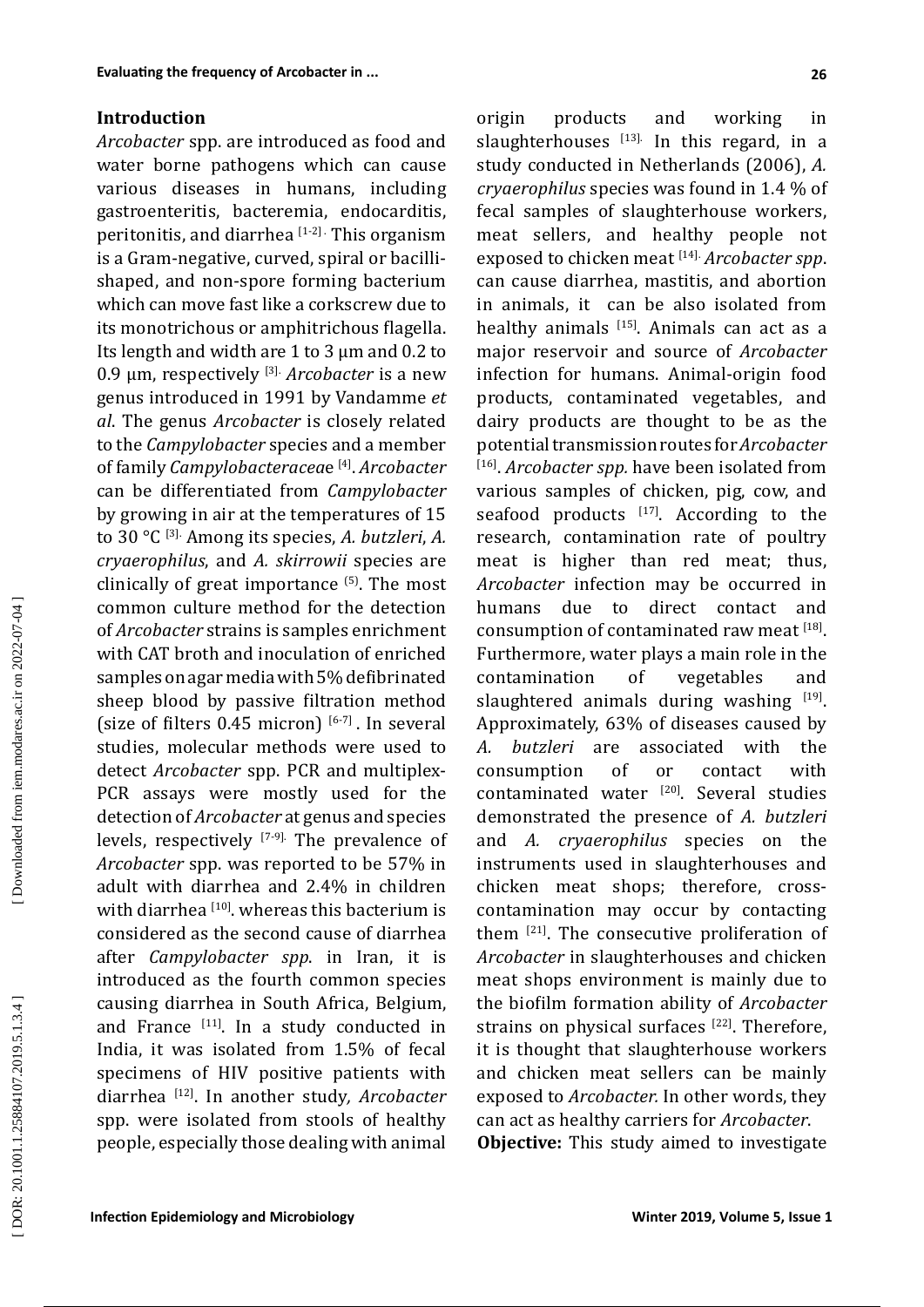the frequency of *Arcobacter* strains in poultry slaughterhouse workers and poultry meat sellers.

## **Materials and Methods**

**27**

**Sample collection**: This study was a descriptive study. Sample collection was carried out during May to September 2018. A total of 170 samples were collected at Health Center of Arak city, Iran and divided into two groups of exposed and non-exposed groups. About 85 fecal samples collected from chicken meat sellers and slaughterhouse workers were included in the exposed group, and 85 fecal samples collected from individuals with other jobs were included in the non-exposed group. According to the used questionnaire, people working at slaughterhouses or poultry meat shops and not taking antibiotics were listed in the exposed group, and those having no chickenrelated job and not using any antibiotics were listed in the non-exposed group.

**Gram staining**: Bacterial smears from mucoid parts of stool were stained by modified Gram staining method, in which fuchsin  $3\%$  solution was used  $^{[23]}$ .

**Isolation of** *Arcobacter***:** Fecal samples were enriched using Arco broth media containing cefoperazone, amphotericin B, and teicoplanin (CAT) antibiotics and incubated for 48 hr at 28 °C in candle jar. After that, enriched fecal samples were inoculated on Brucella agar medium containing 5% defibrinated sheep blood by passive filtration method using cellulose acetate filter membrane with pour size of 0.45 µm. Afterwards, the plates were incubated for 48 hr at 28 °C in candle jar [7] .

**Quality control of culture media:** In order to control the quality of culture media, *Arcobacter* strains isolated from chicken specimens were used. They were cultivated according to the mentioned principles.

**DNA extraction:** DNA extraction from direct fecal samples was carried out by a (FAVORGEN, through cellulose acetate columns.

**Genus specific-PCR:** *16SrRNA* gene was targeted to identify *Arcobacter* strains in genus level by PCR <sup>[23]</sup>. Arc1 (5'AGAACGGGTTATAGCTTGCTAT3') and Arc2 (5'GATACAATACAGGCTAATCTCT3') were used as primers. PCR mixture was prepared in a final volume of 15 μl containing 1.5 μl of DNA template, 7.5 μl of Master Mix Super-PCR (Yekta Tajhiz Azma Co.), 0.7 μl of each primers, and 4.6 μl of water with molecular grade. PCR was performed in thermal cycler (Eppendorf, Germany) under the following conditions: an initial denaturation at 94 °C for 5 min, followed by 28 cycles including denaturation step at 94 °C for one min, annealing step at 52.7 °C for 55 sec, extension step at 72 °C for 55 sec, and a final extension step at 72 °C for 8 min. The Genome obtained from *Arcobacter* colonies was used as positive control, and distilled water with molecular grade was utilized as negative control. The PCR product was checked using gel electrophoresis (padideh nojen, Iran).

**Specific-PCR (m-PCR):** This method was used to identify three important *Arcobacter* species [24]. Specific primers of each species are shown in Table 1. The PCR mixture was prepared in a final volume of 15 μl containing 3 μl of DNA template, 6.2 μl of Master Mix Super-PCR (Yekta Tajhiz Azma Co.), 0.7 μl of each primers, and 4.4 μl of distilled water with molecular grade. PCR was performed in thermal cycler (Eppendorf, Germany) under<br>the following conditions: an initial the following conditions: an initial denaturation at 94 °C for 5 min, followed by 35 cycles including denaturation step at 94 °C for one min, annealing step at 52.7 °C for 55 sec, extension step at 72 °C for 1 min, and final extension step at 72 °C for 10 min. PCR product was examined using gel electrophoresis (padideh nojen, Iran).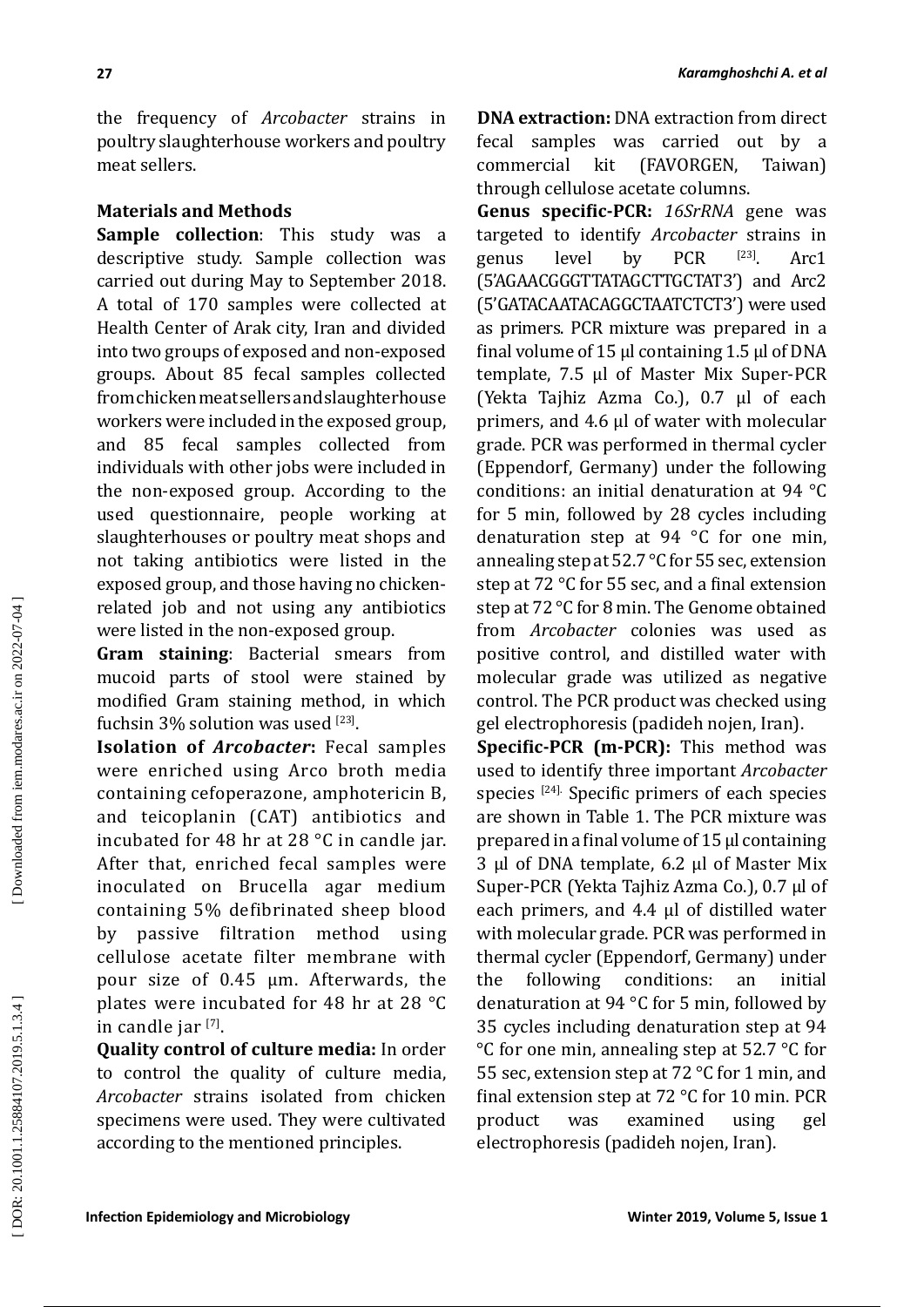| Name of<br>the<br>primer | Sequence $(5'$ to $3')$                                   | Target gene                | Product<br>size (bp) |                  | annealing references |
|--------------------------|-----------------------------------------------------------|----------------------------|----------------------|------------------|----------------------|
| Arc $1(F)$<br>Arc $2(R)$ | AGAACGGGTTATAGCTTGCTAT<br>GATACAATACAGGCTAATCTCT          | 16SrRNA (genus)            | 181                  | $52.7^{\circ}$ C | (25)                 |
| Butz $(F)$<br>Arco $(R)$ | CCTGGACTTGACATAGTAAGAATGA<br>CGTATTCACCGTAGCATAGC         | 16SrRNA (butzleri)         | 401                  | $52.7^{\circ}$ C | (30)                 |
| CryF(F)<br>CryR(R)       | CAGAGGAAGAGAAATCAAAT<br><b>CCCACTATTCCATCAGTGAG</b>       | 23SrRNA<br>(cryaerophilus) | 257                  | 52.7 $\degree$ C | (30)                 |
| SkiR (R)<br>ArcoF(F)     | <b>TCAGGATACCATTAAAGTTATTGATG</b><br>GCYAGAGGAAGAGAAATCAA | 23SrRNA (skirrowii)        | 198                  | 52.7 $\degree$ C | (25)                 |

### **Table 1)** Characteristics of Specific primers used to determine Arcobacter species

# **Findings**

**Sample collection:** Demographic information of both groups are shown in Table 2.

**Table 2)** Shows the frequency distribution of the characteristics of individual in each group based on the questionnaire

|                 |                |                | <b>Exposed</b> |                | Non-exposed |         |  |
|-----------------|----------------|----------------|----------------|----------------|-------------|---------|--|
|                 |                | Frequency      | Percentage     | Frequency      | Percentage  | p-value |  |
| Sex             | Male           | 83             | 97.6           | 63             | 74.1        | 0.0001  |  |
|                 | Female         | $\overline{c}$ | 2.4            | 22             | 25.9        |         |  |
|                 | Village        | 8              | 9.4            | 27             | 31.8        | 0.0001  |  |
| Life position   | City           | 77             | 90.6           | 58             | 68.2        |         |  |
| Personal status | Single         | 30             | 35.3           | 14             | 16.4        | 0.005   |  |
|                 | Married        | 55             | 64.7           | 71             | 83.6        |         |  |
| Cigarette use   | Yes            | 62             | 72.9           | 37             | 43.5        | 0.001   |  |
|                 | $\rm No$       | 23             | 27.1           | 48             | 56.5        |         |  |
| Symptoms        | Yes            | $\, 8$         | 9.4            | 12             | 14.1        | 0.341   |  |
|                 | N <sub>o</sub> | 77             | 90.6           | 73             | 85.9        |         |  |
| Underlying      | Yes            | 3              | $3.5\,$        | 9              | 10.6        | 0.072   |  |
| diseases        | $\rm No$       | 82             | 96.5           | 76             | 89.4        |         |  |
| Stool           | Diarrhea       | 6              | 7.1            | $\overline{4}$ | 4.7         | 0.514   |  |
| appearance      | Non-diarrhea   | 79             | 92.9           | 81             | 95.3        |         |  |
| Age             | 20-35          | 43             | 50.6           | 56             | 65.9        | 0.126   |  |
|                 | 36-50          | 30             | 35.3           | 20             | 23.5        |         |  |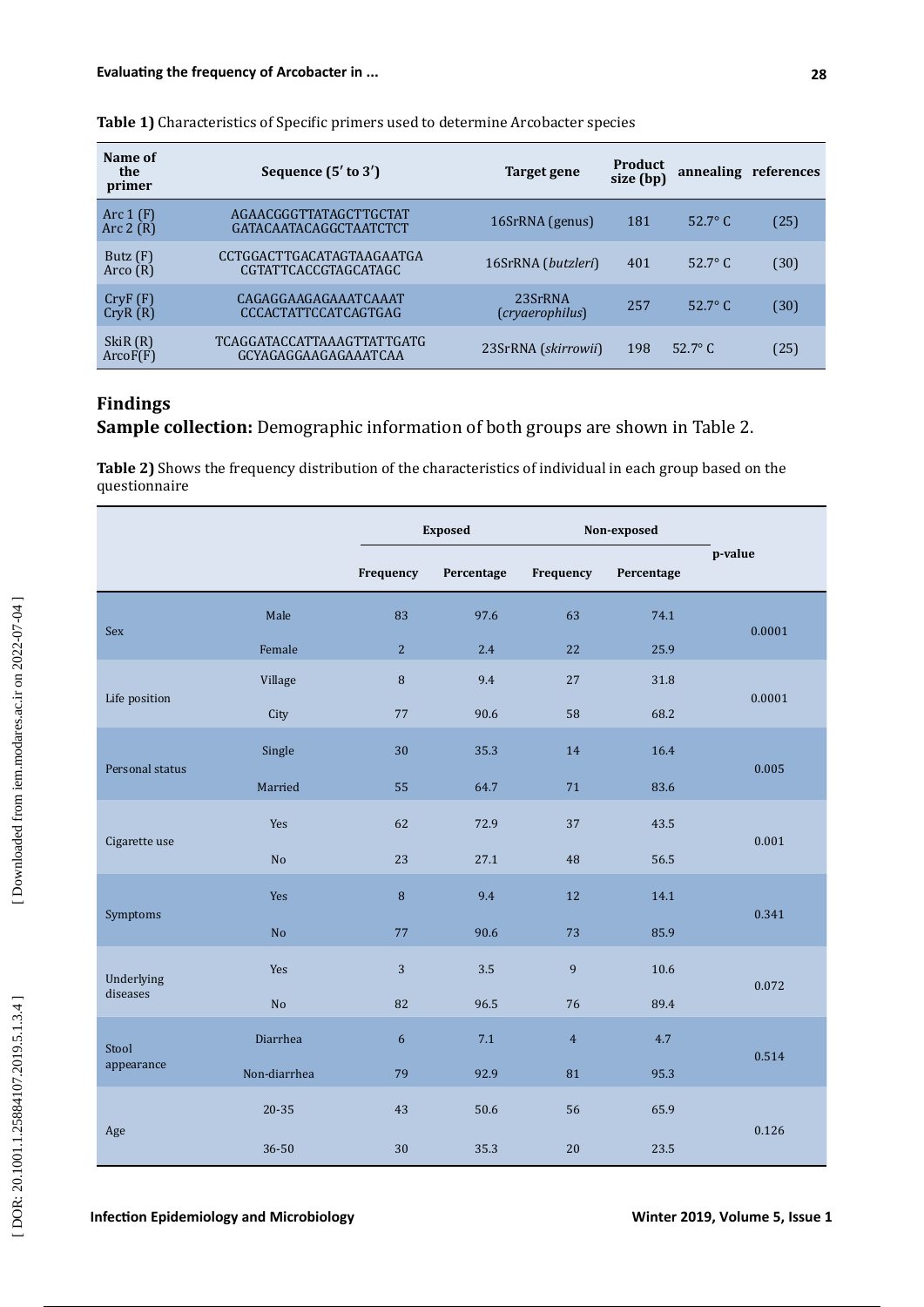**Gram staining:** According to the microscopic observations, of 85 fecal samples collected from the exposed group, 32 (37.64%) cases were positive for *Campylobacter*-like organisms, and among the 85 fecal samples collected from the non-exposed group, 11 (12.94%) cases were reported as positive (Figure 1).



**Figure 1)** Gram stained bacterial smear from stool samples indicates Campylobacter like-organisms (curved, bacilli and gram negative organisms)

**Culture:** In all samples, no colony was grown. **Genus-specific PCR:** PCR results showed that of 85 fecal samples collected from the exposed group, 20 (23.5%) samples were positive, and of 85 samples collected from the non-exposed group, 6 (7.5%) samples

L c- 31 41 43 45 48 51 68 70

were positive (Figure 2).

**Figure 2)** Agarose gel electrophoresis of Genus specific-PCR product (181bp): 31,41,43,45,51 lanes belong **Discussion** *Arcobacter* is introduced as a common

pathogen among humans and animals. Over the past decade, due to the early reports of *Arcobacter* strains isolation from animalorigin foods, *Arcobacter* has become more important for human public health, because of causing diarrhea and bacteremia in

Azma Co.).

to slaughterhouse workers' samples, 48.68.70 lanes are samples of unexposed group and 68.70 lanes are related to chicken meat sellers' samples and C- lane is as negative controls. The Ladder size is 50bp (Yekta Tajhiz



**Species-specific PCR:** Species-specific PCR indicated that in the exposed group, *A. cryaerophilus* species was detected in 9 (10.58%) samples, *A. butzleri* species was detected in 4 (4.70%) samples, and both *A. cryaerophilus* and *A. butzleri* species were detected in 7 (8.23%) samples. In the nonexposed group, *A. cryaerophilus* species was detected in 3 (3.52%) samples, *A. butzleri* species was detected in 1 (1.17%) sample, and both species were detected in 2 (2.35%) specimens. No *A. skirrowii* species was detected in fecal samples (Figure 3).



**Figure3)** the results of m-PCR on agarose gel electrophoresis. Lanes: 1: A.butzleri (401bp), 2: A. cryaerophilus (258bp), 3: Negative control, 4:both, 5: Ladder with size of 50bp (Yekta Tajhiz Azma Co.).

**Statistical analyses:** All data were

statistically significant (p<0.005).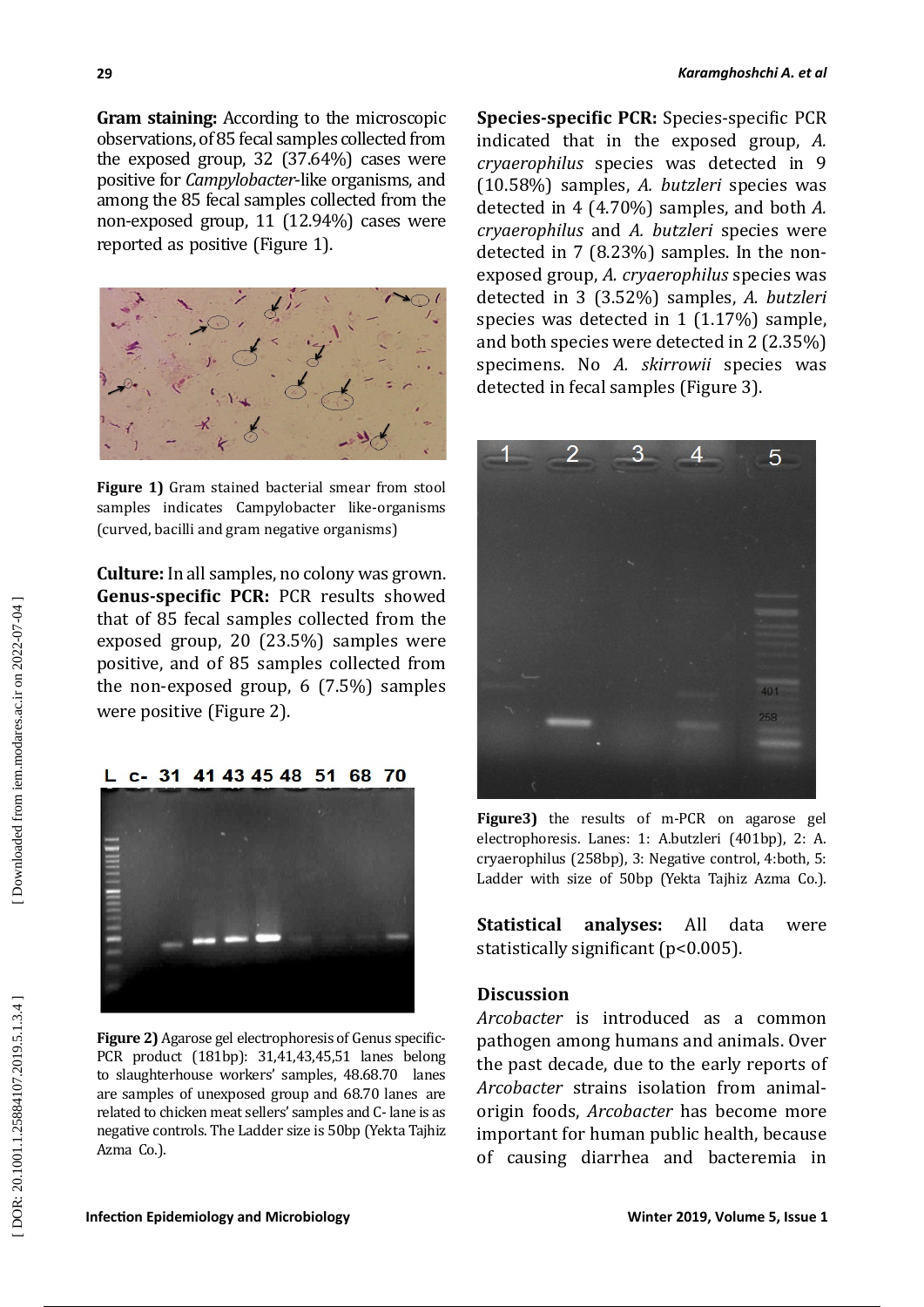humans and animals. In addition to diarrhea and bacteremia, it also causes diseases in animals. However, some studies conducted worldwide reported the presence of *Arcobacter* species in raw meat, especially poultry meat, and emphasized that poultry meat, and emphasized that continuous contact with contaminated meat may be a potential transmission route of *Arcobacter* to humans [25].

It is assumed that poultry slaughterhouse workers or chicken meat sellers who are exposed to poultry carcasses can be as the potential carriers for *Arcobacter*. Therefore, this study aimed to detect *Arcobacter* species in fecal specimens of people exposed to and non-exposed to the chicken meat. In the present study, the frequency distribution of smoking in two groups was statistically significant, and the ratio of smoking frequency was higher in the exposed group. Based on the direct microscopic observation of smears from symptomatic people in different studies, modified Gram straining method is considered as one of the main methods to identify *Arcobacter* species, in which the use of 3% fuchsin instead of normal fuchsin for 1-2 min is usually suggested. It can improve the *Arcobacter* strains observation because they can be observed as Gram negative with a weak tonality (sometimes like-shadow) and spiral, making them to be reported as *Campylobacter-*like organisms. Sensitivity and specificity of this method are very high. In the present study, according to the direct observations results,, *Campylobacter*-like organisms were observed in 32 (37.64%) smears belonging to exposed group, whereas they were observed in 11 (12.94%) smears belonging to non-exposed group. Data were statistically significant in both groups, and the frequency of the positive results was higher in the exposed group.

In a study by Khalili *et al*. (2018) in Iran, from among the 150 fecal samples collected

from people with diarrhea, *Campylobacter* like organisms were observed in 79 smears  $[23]$ . This technique depends on laboratory expert's experience, which can be the reason for variability in various studies results  $[26]$ . In other studies, the studied population mainly included asymptomatic healthy people and patients named symptomatic people; however, asymptomatic individuals were divided into two groups of exposed and non-exposed to bacteria, they were participated to be used as criteria to compare the results of groups. But the present study focused on asymptomatic people divided into exposed and non-exposed groups, in which the poultry slaughterhouses workers and chicken meat sellers were included in exposed group. In the present study, no *Arcobacter* species was isolated using culture method. In a study by Houf *et al.* (2006) in Switzerland, from a total of 501 fecal specimens collected from asymptomatic people, *Arcobacter* strains were isolated only from 7 (1.4%) samples using enriched culture [14]. In another study by Enberg *et al*. in Denmark (2000), no *Arcobacter* strain was isolated from 107 healthy individuals by culture method [27]. The frequency of culture positive results of asymptomatic healthy people in other studies was also very low, and in some studies, it even reached nearby zero; *Arcobacter* susceptibility to antimicrobial agents existing in these culture media is probably one of its reasons. Fera *et al*. (2008) suggested that the low level of *Arcobacter* detection in fecal specimens using enriched culture media may be due to the competition of normal flora with *Arcobacter* strains [28]. Other studies also similarly confirmed the defective specificity of culture media to isolate *A. butzleri* isolates from stool specimens. According to the genus-specific PCR results, of 26 positive cases, 20 (76.9%) positive samples belonged to the exposed group, and 6 (23.1%) positive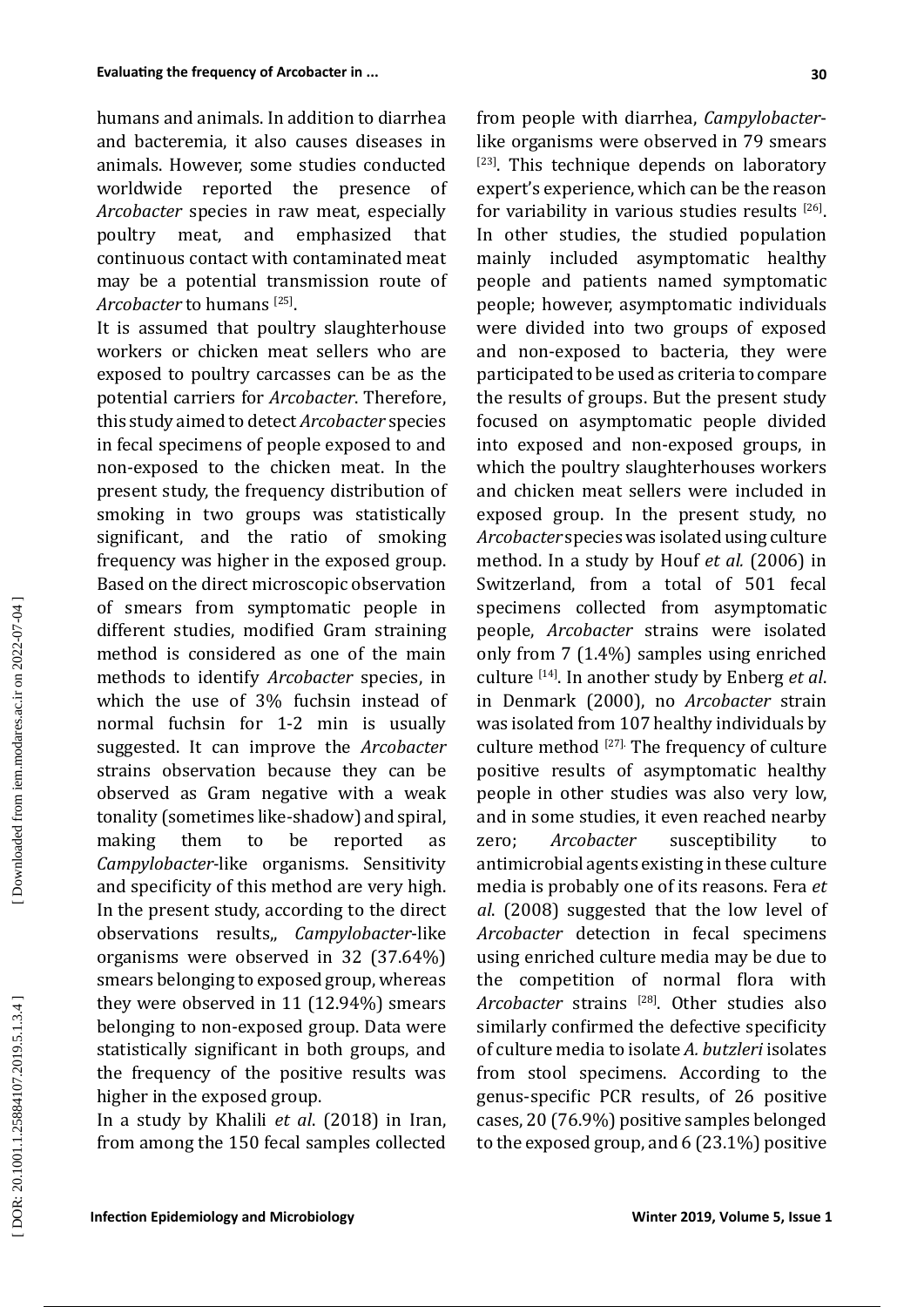samples belonged to the non-exposed group. Data were statistically significant, and the frequency of positive results in the exposed group was higher. In a study by Webb *et al*. (2016) in Canada, using PCR, the prevalence of *Arcobacter* strains was reported as 60% among the 1482 patients and 88 asymptomatic healthy people. In their study, *Arcobacter* spp. were found in 57% and 46% of patients and asymptomatic healthy people, respectively, confirming the present study results  $^{[5]}$ . In the present study,<br>Campylobacter-like organisms were *Campylobacter-like* observed in 43 direct Gram-stained smears. However, the presence of *Arcobacter* strains was confirmed just in 13 smears using PCR. If PCR is considered as a gold standard, the sensitivity and specificity of the Gram staining method for detecting *Arcobacter* species in asymptomatic individuals were 50% and 71.17%, respectively. In a study by Khalili *et al.* (2017) in Iran, among the 79 Gram-stained smears from symptomatic<br>individuals who were positive for individuals *Campylobacter*-like organisms, 28 smears were identified as *Arcobacter* using PCR. In their study, the sensitivity and specificity of the Gram staining method for detecting *Arcobacter* spp. were 100% and 65.5%, respectively […]. However, it should be noted that all positive smears are not always related to the *Arcobacter* species, since Gram-negative, curved, and spiral-shaped bacteria in smears are reported as *Campylobacter*-like organisms, including *Campylobacter*, *Arcobacter*, and *Helicobacter* spp. [23]. According to the multiplex-PCR results, from among 170 samples, 21 (12.35%) *A. cryaerophilus* and 14 (8.22%) *A. butzleri* strains were identified. Among the exposed group, *A. cryaerophilus* species was identified in 9 samples, *A. butzleri* species was identified in 4 samples, and both species were identified in 7 samples, while in the non-exposed group, *A. cryaerophilus* species

was identified in 3 samples, *A. butzleri* species was identified in 1 sample, and both species were identified in 2 samples. No *A. skirrowi* species was detected in samples. In a study *by* Houf *et al*. (2006), *Arcobacter* strains were detected in 7 out of 501 healthy individuals' stool samples, all of which were identified as *A. cryaerophilus* [14]. In another study by Khalili *et al.* (2018) in Iran, from a total of 230 diarrheal samples collected from symptomatic individuals, 26 (11.30%) cases were identified as *A. butzleri*, 13 cases as *A. cryaerophilus,* and 5 cases as *A. skirrowii* [23]. *Arcobacter* reported in different studies can be associated with different factors, including geographical variations, seasonal variations, health conditions in different locations, the number of microorganisms in samples under study, and difference in sensitivity and specificity of isolation methods used [29]. Despite the lack of colony growth on the media and limitations in access to healthy exposed people during sample collection, DNA-based methods were more suitable to detect *Arcobacter* and its distinct species.

# **Conclusion**

Poultry raw meat can be a very important reservoir for the transmission of *Arcobacter* to humans. Consequently, workers' and Sellers' direct contact with poultry raw meat in slaughterhouses and shops and smoking during work could have a significant effect on the transmission of this bacterium to them and probably on making them as the *Arcobacter* carriers. Therefore, poultry slaughterhouse workers and chicken meat sellers can be healthy while potentially *Arcobacter* carriers. Accordingly, there is a possibility of these bacteria transmission from these individuals to healthy poultry meat or to healthy individuals. In addition, identification and treatment of asymptomatic individuals exposed to the risk of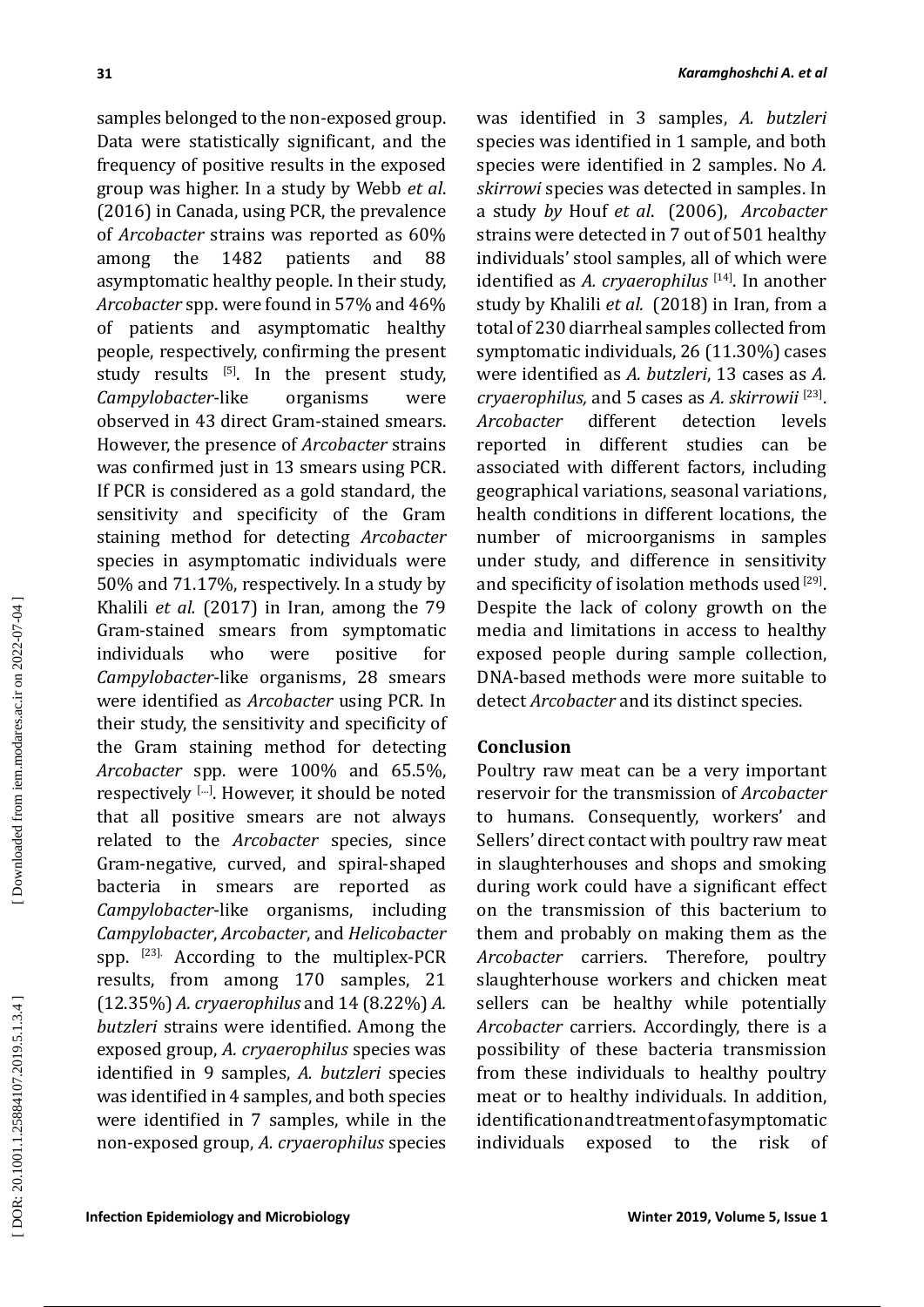contamination can reduce this bacterium prevalence in population. It is suggested that direct observation method be used as a very effective method to diagnose *Arcobacter*  strains in healthy people, and PCR as a method making *Arcobacter* detection fast.

**Acknowledgements:** The authors would like to thank the staff of Infectious Diseases Research Center of Arak University of Medical Sciences for their help to this study. The authors would also like to thank the staff of Health Center of Arak City for assisting in sampling. This study is performed in Arak University of Medical Sciences.

**Conflicts of interest:** The authors express they have no conflict of interests.

**Ethical Permissions:** This study was performed by IR.ARAKMU.REC.1396.248 Etichs number.

**Authors' Contributions:** All authors had equal roles in this research.

**Funding/Support:** There was no competition for financial interests.

## **References**

1. Ramees TP, Dhama K, Karthik K, Rathore RS, Kumar A, Saminathan M, et al. Arcobacter: An emerging food-borne zoonotic pathogen, its public health concerns and advances in diagnosis and control–a comprehensive review. Vet Q. 2017;37(1):136-61.

2. Lau S, Woo P, Teng J, Leung K, Yuen K. Identification by 16S ribosomal RNA gene sequencing of Arcobacter butzleri bacteraemia in a patient with acute gangrenous appendicitis. Mol Pathol. 2002;55(3):182.

3. Jyothsna TS, Rahul K, Ramaprasad E, Sasikala C, Ramana CV. Arcobacter anaerophilus sp. nov., isolated from an estuarine sediment and emended description of the genus Arcobacter. Int J Syst Evol Microbiol. 2013;63(12):4619-25.

4. Webb AL, Taboada EN, Selinger LB, Boras VF, Inglis GD. Efficacy of wastewater treatment on Arcobacter butzleri density and strain diversity. Water Res. 2016; 105:291-6.

5. Webb AL, Boras VF, Kruczkiewicz P, Selinger LB, Taboada EN, Inglis GD. Comparative detection and quantification of Arcobacter butzleri in stools from diarrheic<br>and non-diarrheic human beings in and non-diarrheic human beings in southwestern Alberta, Canada. J Clin Microbiol. 2016; 54 (4): 1082-8.

6. Fernández H, Krause S, Paz Villanueva M. Arcobacter butzleri an emerging enteropathogen: Communication of two cases with chronic diarrhea. Braz J Microbiol. 2004; 35 (3): 216-8.

7. Fernandez H, Villanueva MP, Mansilla I, Gonzalez M, Latif F. Arcobacter butzleri and A. cryaerophilus in human, animals, and food sources, in southern Chile. Braz J Microbiol. 2015; 46 (1): 145-7.

8. Vicente-Martins S, Oleastro M, Domingues FC, Ferreira S. Arcobacter spp. at retail food from Portugal: Prevalence, genotyping, and antibiotics resistance. Food Control. 2018; 85: 107-12.

9. Ramees TP, Rathore RS, Bagalkot PS, Mohan HV, Kumar A, Dhama K. Detection of<br>Arcobacter butzleri and Arcobacter Arcobacter butzleri and Arcobacter cryaerophilus in clinical samples of humans and foods of animal origin by cultural and multiplex PCR based methods. Asian J Anim Vet Adv. 2014;9: 243-52.

10. Taylor DN, Kiehlbauch JA, Tee W, Pitarangsi C, Echeverria P. Isolation of Group 2 aerotolerant Campylobacter species from Thai children with diarrhea. J Infect Dis. 1991;163(5):1062-7.

11. Van den Abeele A-M, Vogelaers D, Van Hende J, Houf K. Prevalence of Arcobacter species among humans, Belgium, 2008– 2013. Emerg Infect Dis. 2014; 20 (10): 1731. 12. Kownhar H, Muthu Shankar E, Rajan R, Vengatesan A, Rao UA. Prevalence of Campylobacter jejuni and enteric bacterial pathogens among hospitalized HIV infected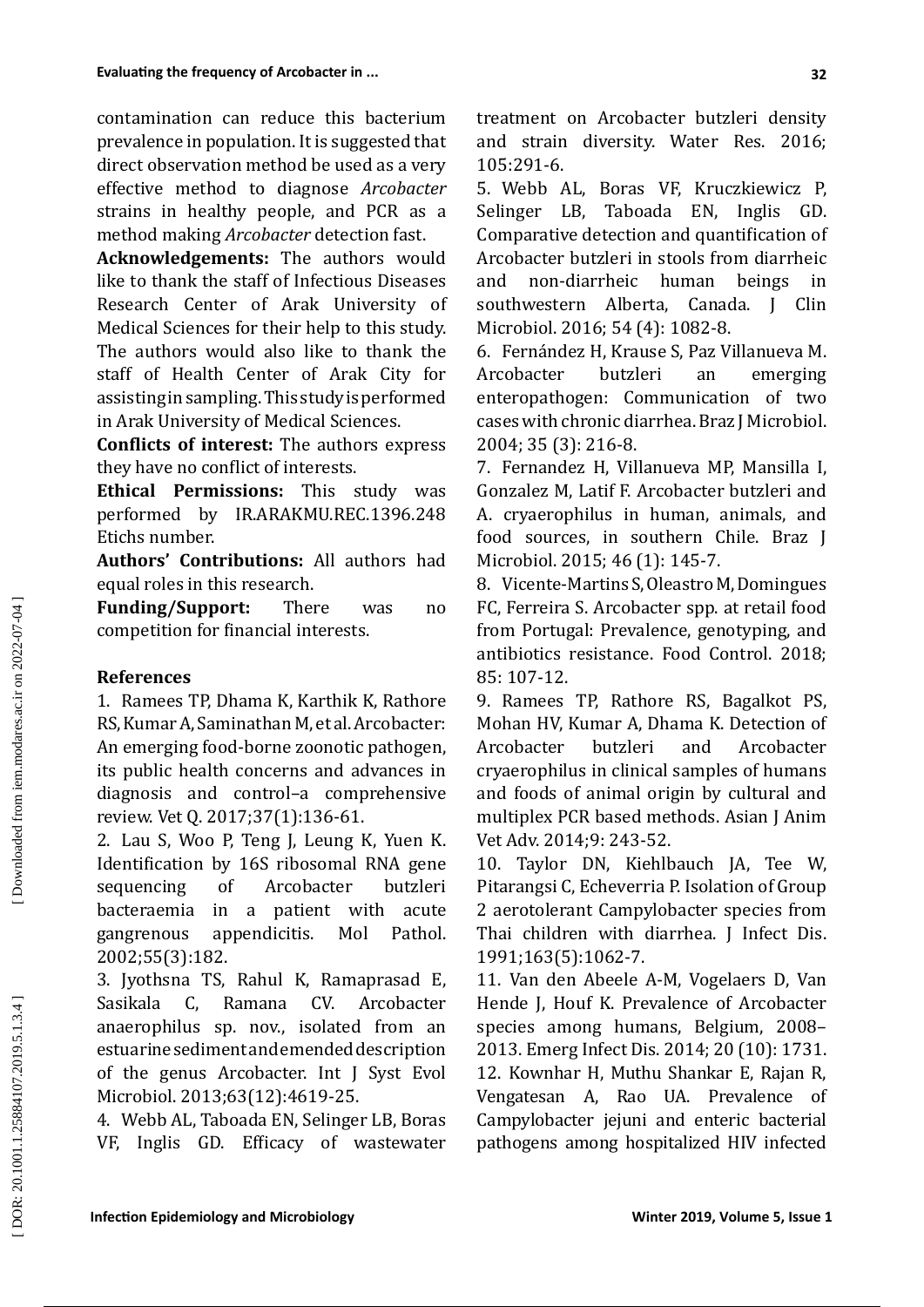versus non-HIV infected patients with diarrhoea in southern India. Scand J Infect Dis. 2007;39(10):862-6.

13. Banting GS, Braithwaite S, Scott C, Kim J, Jeon B, Ashbolt N, et al. Evaluation of various Campylobacter-specific qPCR assays for detection and enumeration of Campylobacteraceae in irrigation water and wastewater using a miniaturized MPN-qPCR assay. Appl Environ Microbiol. 2016:82(15);4743-4756.

14. Houf K, Stephan R. Isolation and characterization<br>of the emerging foodborn pathogen of the emerging foodborn Arcobacter from human stool. J Microbiol Methods. 2007;68(2):408-13.

15. Schroeder-Tucker L, Wesley IV, Kiehlbauch JA, Larson DJ, Thomas LA, Erickson GA. Phenotypic and ribosomal RNA characterization of Arcobacter species isolated from porcine aborted fetuses. J Vet Diagn Invest. 1996; 8 (2): 186-95.

16. Collado L, Kasimir G, Perez U, Bosch A, Pinto R, Saucedo G, et al. Occurrence and diversity of Arcobacter spp. along the Llobregat River catchment, at sewage effluents and in a drinking water treatment plant. Water Res. 2010;44 (12): 3696-702.

17. Hausdorf L, Fröhling A, Schlüter O, Klocke M. Analysis of the bacterial community within carrot wash water. Can J Microbiol. 2011; 57 (5): 447-52.

18. Milesi S. Emerging pathogen Arcobacter spp. in food of animal origin. 2011.

19. Hausdorf L, Neumann M, Bergmann I, Sobiella K, Mundt K, Fröhling A, et al. Occurrence and genetic diversity of Arcobacter spp. in a spinach-processing plant and evaluation of two Arcobacterspecific quantitative PCR assays. Syst Appl Microbiol. 2013;36(4):235-43.

20. Kiehlbauch J, Brenner D, Nicholson M, Baker C, Patton C, Steigerwalt A, et al. Campylobacter butzleri sp. nov. isolated from humans and animals with diarrheal illness. J Clin Microbiol. 1991;29(2):376-85.

21. Khoshbakht R, Tabatabaei M, Shirzad Aski H, Seifi S. Occurrence of Arcobacter in Iranian poultry and slaughterhouse samples implicates contamination by processing equipment and procedures. Brit Poultry Sci. 2014;55(6):732-6.

22. Assanta MA, Roy D, Lemay M-J, Montpetit D. Attachment of Arcobacter butzleri, a new waterborne pathogen, to water distribution pipe surfaces. J Food Prot. 2002;65(8):1240- 7.

23. Dermani K, Akbari M. Evaluation of detection methods for Arcobacter infections in diarrhea specimens among children under six years in Arak City. Infection, Epidemiol Microbiol. 2017;3(4):127-31.

24. Houf K, Tutenel A, De Zutter L, Van Hoof J, Vandamme P. Development of a multiplex PCR assay for the simultaneous detection and identification of Arcobacter butzleri, Arcobacter cryaerophilus and Arcobacter<br>skirrowii. FEMS Microbiol Lett. Microbiol Lett. 2000;193(1):89-94.

25. De Boer E, Tilburg J, Woodward D, Lior H, Johnson W. A selective medium for the isolation of Arcobacter from meats. Lett Appl Microbiol. 1996;23(1):64-6.

26. Gravetter FJ, Forzano L-AB. Research methods for the behavioral sciences: Cengage Learning; 2018.

27. Engberg J, On SL, Harrington CS, Gerner-Smidt P. Prevalence of Campylobacter, Arcobacter, Helicobacter, Andsutterella spp. in human fecal samples as estimated by a reevaluation of isolation methods for campylobacters. J Clin Microbiol. 2000; 38(1): 286-91.

28. Fera MT, Maugeri TL, Gugliandolo C, La Camera E, Lentini V, Favaloro A, et al. Induction and resuscitation of viable nonculturable Arcobacter butzleri cells. Appl Environ Microbiol. 2008; 74(10): 3266-8.

29. Van den Abeele A-M, Vogelaers D, Vandamme P, Vanlaere E, Houf K. Filling the gaps in clinical proteomics: a do-it-yourself